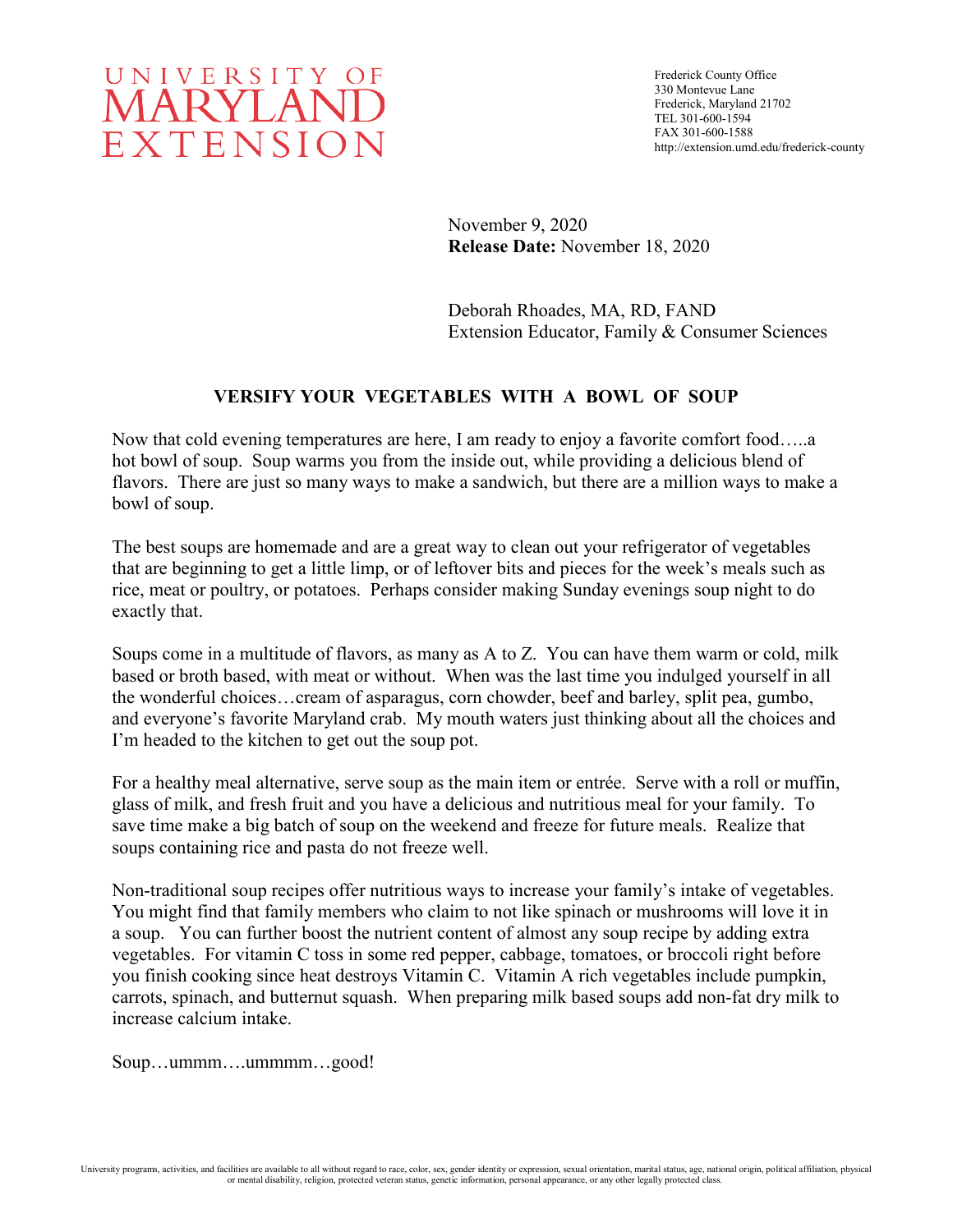## **CARROT SOUP WITH GINGER**

2 tablespoons butter or margarine 1 onion, chopped 1 celery stalk, chopped 1 medium potato, chopped 5 1/2 cups chopped carrots 2 teaspoons minced fresh ginger root 1 1/2 quarts chicken stock 7 tablespoon whipping cream A good pinch of freshly grated nutmeg Salt & freshly ground pepper

Melt butter or margarine. Add onion, celery and cook for 5 minutes. Add potato, carrots, ginger, and chicken stock. Bring to a boil. Lower heat to low and cover with lid. Simmer for 20 minutes. Pour soup into food processor or blender and process until smooth. Return soup to pan and stir in cream and nutmeg. Add salt and pepper to taste. Reheat soup over low heat and serve. Serves 6.

#### **MUSHROOM AND RICE SOUP**

Vegetable cooking spray 2 tablespoons margarine or butter 2 cups finely chopped celery 1 cup chopped onion 1/2 pound fresh mushrooms, sliced 2 1/2 tablespoons all-purpose flour 4 cups milk, divided use 1/2 teaspoon salt 1/8 teaspoon ground white pepper 1/4 teaspoon thyme leaves 1 1/2 cups cooked long-grain rice

Coat a Dutch oven with cooking spray; add margarine or butter & place over medium heat until it melts. Add celery and onion; sauté until almost tender, add mushrooms and sauté 2-3 minutes.

Combine flour and 1/2 cup milk, stirring until smooth; add to vegetable mixture. Add remaining 3 1/2 cups milk, salt, pepper, and thyme; cook, stirring constantly, until mixture is thickened. Stir in rice; reduce heat to low, and simmer 15 minutes.